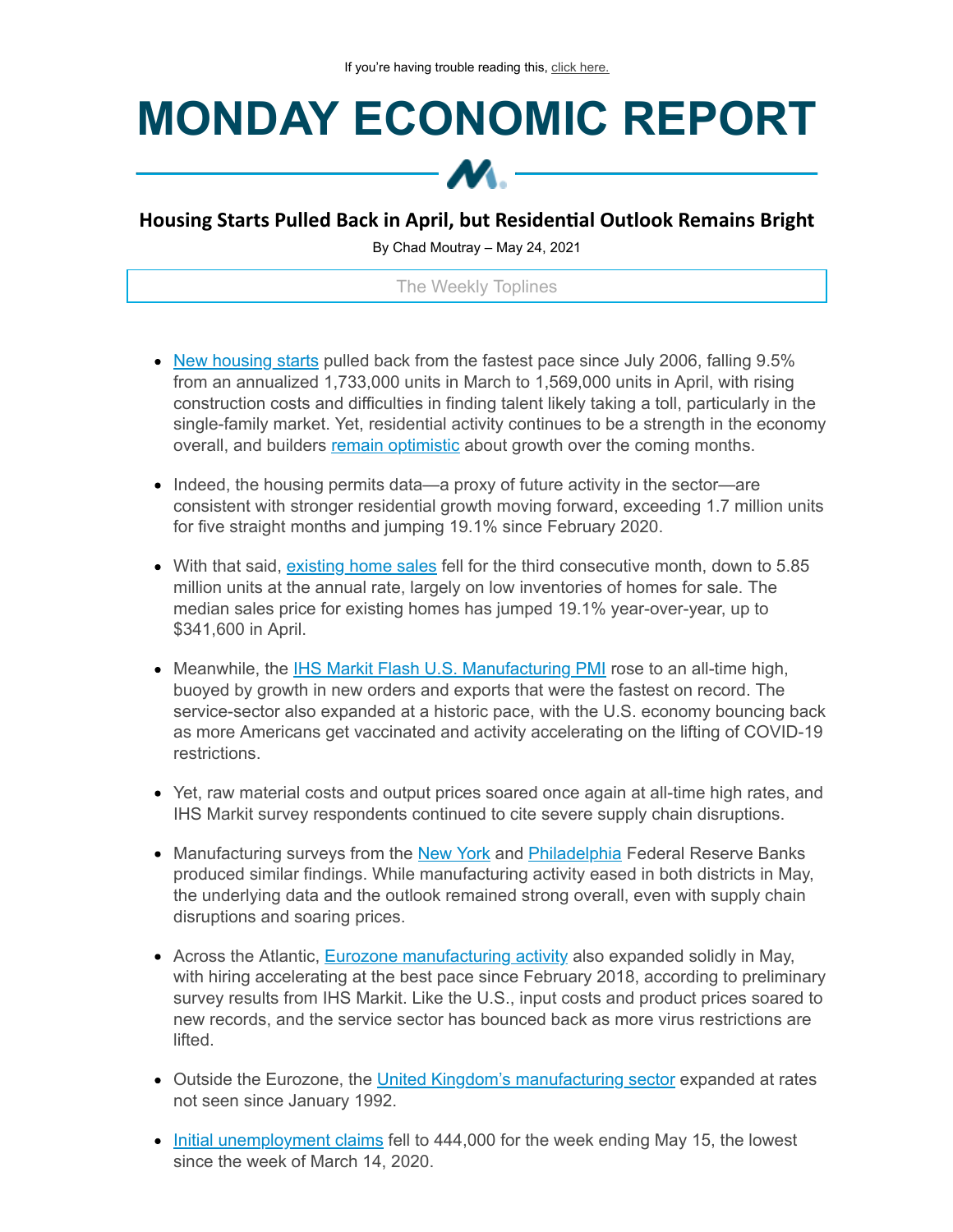• New York [created](https://click.email.nam.org/?qs=95f36be3d772db29f74d0ef52fdc6f86b309f81f467f1d91ed6ea8c2b0c11cd734f8b50ca043abfa6276d03e68914c0fcd2529ed4277e67d) the most net new manufacturing jobs in April. Just five states have produced higher employment in the sector since the pandemic began: Utah, Nevada, Alaska, Nebraska and Montana.



Housing Permits, January 2006 - April 2021

(Seasonally Adjusted, at the Annual Rate, in Thousands of Units)

Economic Indicators

**Last Week's Indicators:** *(Summaries Appear Below)*

**Monday, May 17** *NAHB Housing Market Index New York Fed Manufacturing Survey*

**Tuesday, May 18** *Housing Starts and Permits*

**Wednesday, May 19** *None*

**Thursday, May 20** *Conference Board Leading Indicators Philadelphia Fed Manufacturing Survey Weekly Initial Unemployment Claims*

**Friday, May 21** *Existing Home Sales* **This Week's Indicators:**

**Monday, May 24** *Chicago Fed National Activity Index*

**Tuesday, May 25** *Conference Board Consumer Confidence New Home Sales Richmond Fed Manufacturing Survey*

**Wednesday, May 26** *None*

**Thursday, May 27** *Durable Goods Orders and Shipments Gross Domestic Product (Revision) Kansas City Fed Manufacturing Survey Weekly Initial Unemployment Claims*

**Friday, May 28** *International Trade in Goods (Preliminary)*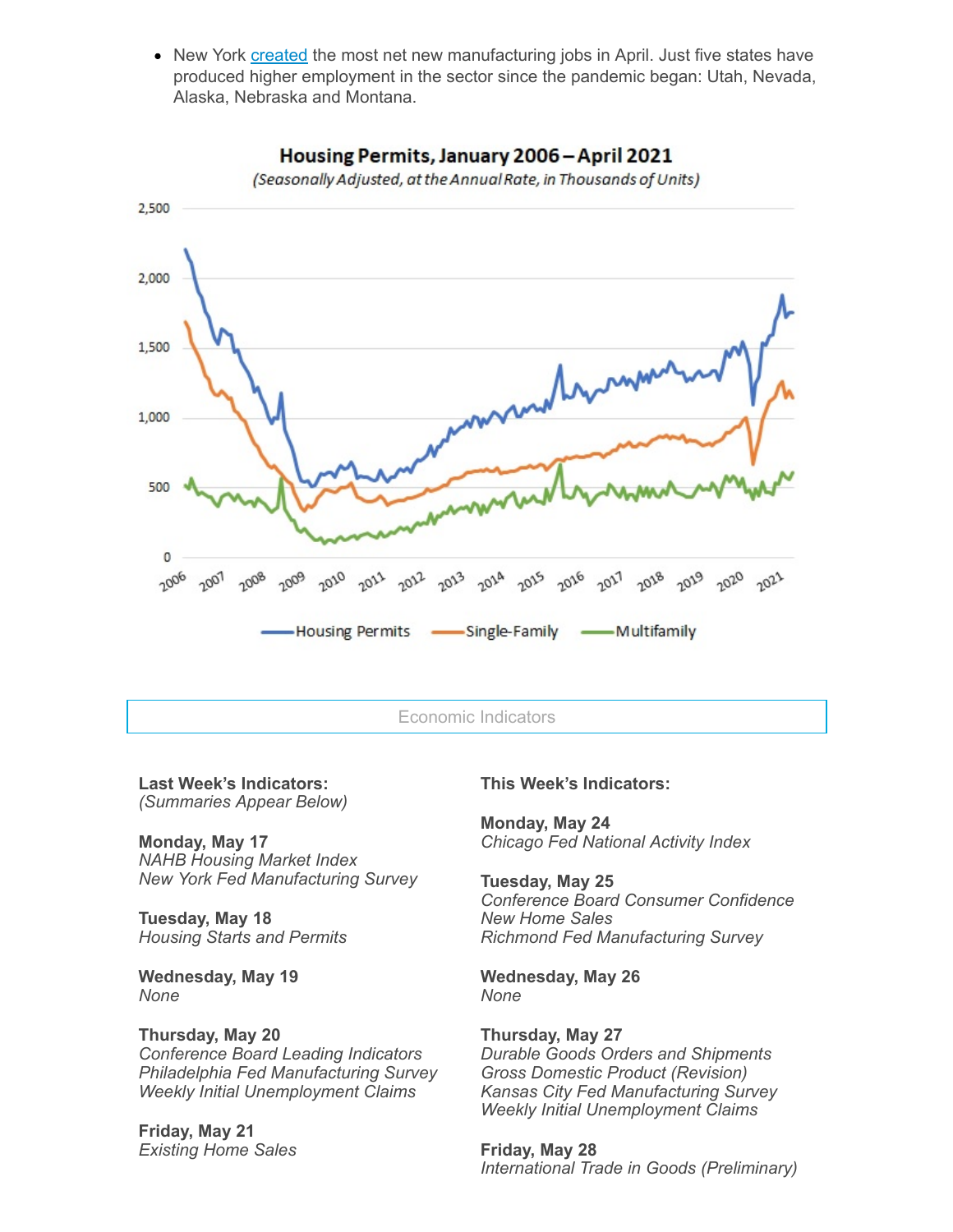*IHS Markit Flash U.S. Manufacturing PMI State Employment Report*

*Personal Consumption Expenditures Deflator Personal Income and Spending University of Michigan Consumer Sentiment (Revision*

## **Join us at Salesforce Industries Summit on June 9th**



It's time to get inspired and get down to business. Salesforce Industries Summit is back to get your company on the fastest path to digital transformation. [Register](https://click.email.nam.org/?qs=95f36be3d772db29fc1858c3ada4f6278090c539b39e4c177a81e895e4fe2bb21bca9e3d635bc09c6396f7b5f5099aa7e51e911a4349f018) today.

Deeper Dive

**[Conference](https://click.email.nam.org/?qs=95f36be3d772db29633722d514c6c6c082ed39cb7120d10b5321bfff42819d50d09a7d78f67c8facf42b435ef62f0ab6011df7226bb78c5f) Board Leading Indicators:** The Leading Economic Index increased 1.6% in April, extending the 1.3% gain in March. More importantly, the LEI has now surpassed the pre-pandemic level, with the measure up 1.3% since February 2020, recovering from the sharp decline from the COVID-19 pandemic early last year. New manufacturing orders data contributed 0.20 to the headline index in April, with the sector continuing to be a bright spot in the economy. The underlying data mostly increased for the month, including positive contributions from consumer confidence, initial unemployment claims, the interest rate spread, lending conditions and the stock market. Contributions from the average workweek of production workers and building permits were both essentially neutral in April.

Meanwhile, the Coincident Economic Index rose 0.3% in April, slowing from the 0.9% gain in March. Despite progress since last spring, the measure remained down 3.3% from the pre-pandemic pace seen 14 months ago. Manufacturing production rose 0.4% in April, but output in the sector remained down 1.7% from pre-pandemic levels. All four of the subcomponents were positive contributors to the CEI in April, including industrial production, manufacturing and trade sales, nonfarm payrolls and personal income less transfer payments.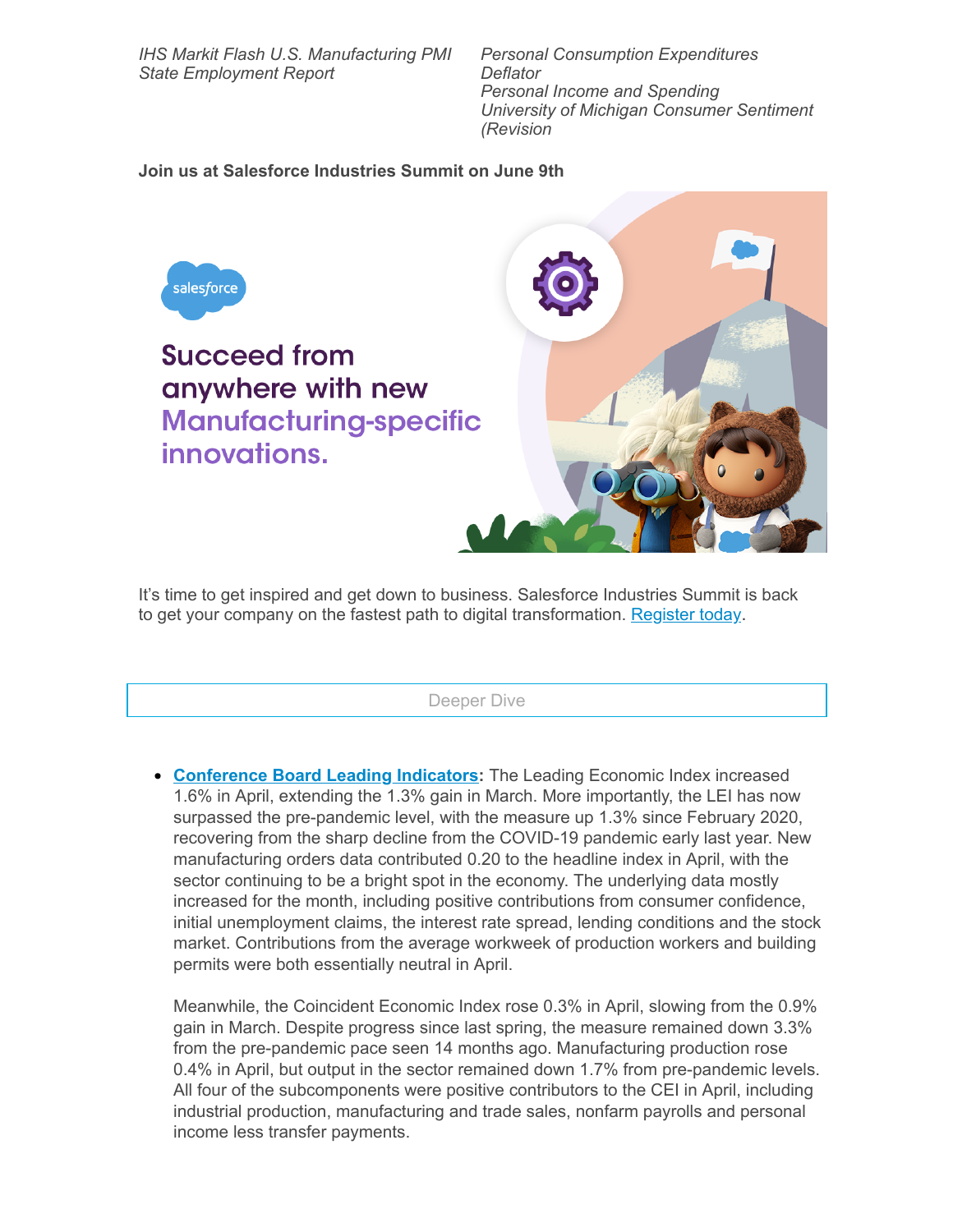**[Existing](https://click.email.nam.org/?qs=95f36be3d772db2901eb307e89be8e02c20d10c56bdcce6796d2fe032dafa7268740eace4ac0abf26ef59186a099d6dd88db13164479229c) Home Sales:** The National Association of Realtors reported that existing home sales fell for the third straight month, down 2.7% from 6.01 million units in March to 5.85 million units in April, a 10-month low. NAR Chief Economist Lawrence Yun attributed the decline to low inventory, but he expressed optimism for more inventory coming online later this year. The April data weakened in every region of the country except for the Midwest. Single-family sales declined for the fourth consecutive month, down from 5.30 million units in March to 5.13 million units in April, but condominium and co-op sales edged up from 710,000 units to 720,000 units.

Since the pandemic began, existing home sales have risen a modest 2.6% since February 2020, but on a year-over-year basis (against a challenging comparable month in April 2020), growth was a robust 33.9%.

Inventories of existing homes for sale have risen from a record low of 1.9 months of supply on the market in December and January to 2.4 months in April, but the supply of homes on the market remains historically low overall. The median sales price for existing homes has jumped 19.1% year-over-year, up to \$341,600 in April.

**[Housing](https://click.email.nam.org/?qs=95f36be3d772db299e09551e4fb7bd5ebd122e925e76554a21bd6174c7b170a9a5ab37598ced316e54318f64a6ecb3dc2587b0c445c89ad7) Starts and Permits:** New residential construction activity pulled back from the fastest pace since July 2006, falling 9.5% from an annualized 1,733,000 units in March to 1,569,000 units in April. Housing starts rose in the Northeast and West, but the headline number declined on weaker data in the Midwest and South. In addition, single-family starts dropped 13.4% from 1,255,000 units to 1,087,000 units, but multifamily construction activity edged up from 478,000 units to 482,000 units, a threemonth high.

Overall, housing starts were disappointing in April, with rising construction costs and difficulties in finding talent likely taking a toll on residential construction for the month, particularly in the single-family market. Since February 2020, housing starts have fallen 1.2%, with single-family construction off 3.3% from pre-pandemic levels. Yet, residential activity continues to be a strength in the economy overall, and builders remain optimistic about growth over the coming months (see the NAHB Housing Market Index below).

Indeed, the housing permits data—a proxy of future activity in the sector—are consistent with stronger residential growth moving forward. Permits inched up 0.3% from 1,755,000 units at the annual rate in March to 1,760,000 units in April and have exceeded 1.7 million units for five straight months. Single-family permitting decreased from 1,194,000 units to 1,149,000 units, but multifamily activity increased from 561,000 units to 611,000 units. Housing permits have risen 19.1% since February 2020, with single-family and multifamily permitting up 13.8% and 30.3% over the past 14 months, respectively.

**IHS Markit Flash U.S. [Manufacturing](https://click.email.nam.org/?qs=95f36be3d772db29a7344ce394457e2d3b2a85b2744aa1c30549c460366edb0218dc921e56f09be32ef66fcd6c6015251510eac8f2c4d724) PMI:** Manufacturing activity in the U.S. expanded at a record pace, for a data series dating to May 2007, with the preliminary headline index rising from 60.5 in April to 61.5 in May. The data were buoyed by growth in new orders (up from 61.7 to 65.3) and exports (up from 56.2 to 56.7), both of which expanded in May at the fastest paces on record, with output (up from 57.2 to 58.1) also strengthening for the month. Measures of employment (down from 55.7 to 53.3) and future output (down from 74.6 to 70.7) slowed in May but continued to be encouraging. Yet, raw material costs (up from 77.2 to 78.8) and output prices (up from 68.0 to 70.9) soared once again at all-time high rates, and respondents continued to cite severe supply chain disruptions.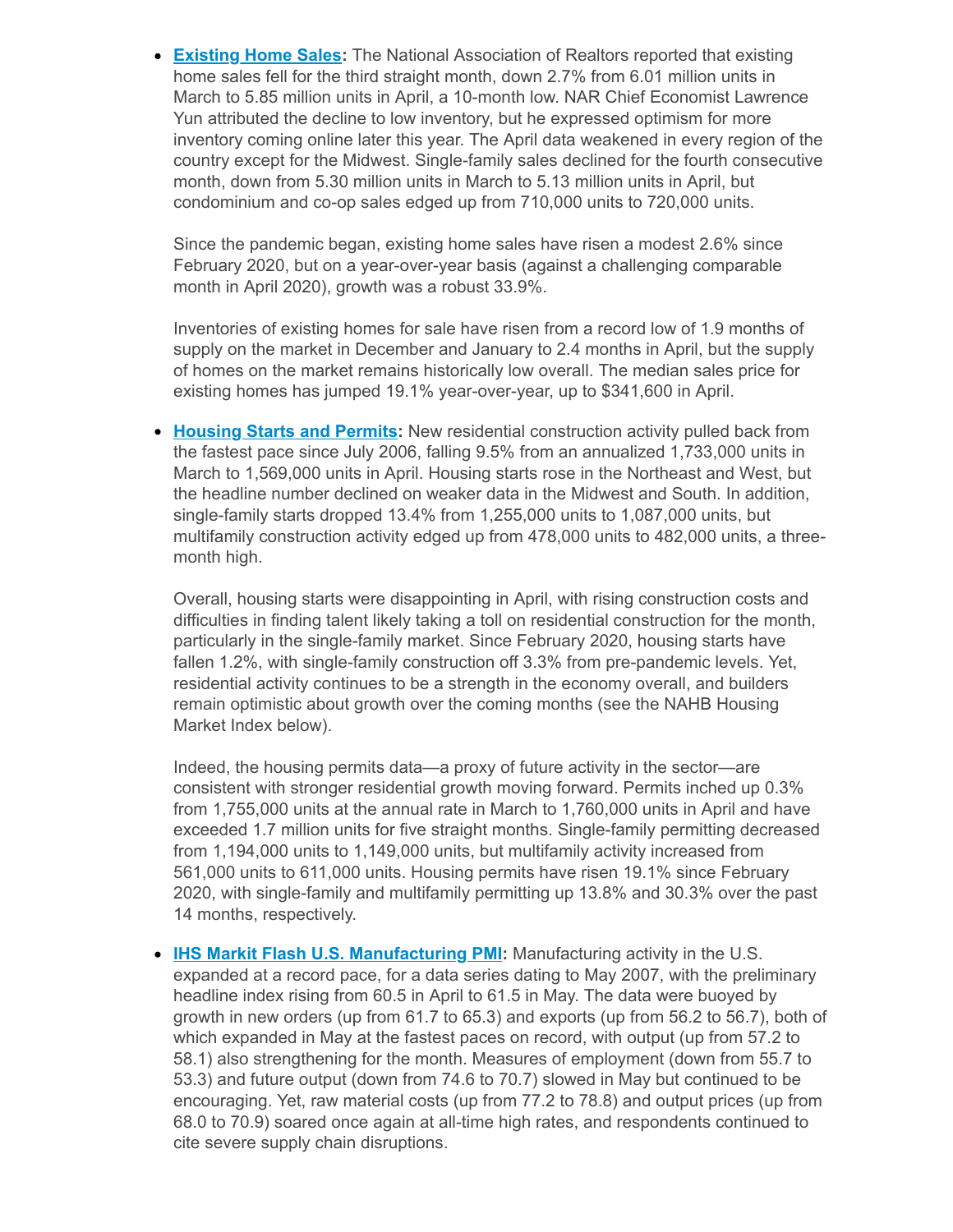The good news was not limited to manufacturing, with the service sector also experiencing rebounding activity as more Americans are getting vaccinated and with COVID-19 restrictions being lifted in many areas. The IHS Markit Flash U.S. Services Business Activity Index improved from 64.7 to 70.1, the best reading on record, for the series dating to October 2009.

Meanwhile, the IHS Markit Flash Eurozone [Manufacturing](https://click.email.nam.org/?qs=95f36be3d772db2979a9e6337dd6e396bf80a7f5c6c87f650e8ee6e1b3439ec1d579d49c7581983b7e1c0a11c836a93f64a69b9391b6a558) PMI inched down from an all-time high, declining from 62.9 in April to 62.8 in May, but with activity continuing to expand very strongly overall. The underlying data reflected slowing but still very solid expansions for new orders, exports and output. Employment growth strengthened in May to the best reading since February 2018, and respondents remained upbeat in their assessments of future output, albeit with some easing in May. Input costs and product prices both soared at record paces in May, for the data series dating to June 1997. In addition, the IHS Markit Flash Eurozone Composite PMI jumped from 53.8 to 56.9, the highest since February 2018 and buoyed by renewed service-sector activity as Europe begins to reopen on the lifting of recent COVID-19 restrictions.

Manufacturing activity improved in [France](https://click.email.nam.org/?qs=95f36be3d772db2956e69cae48aef834c0e5d5fc63f2165c6f117eb64bde69d7debc3f8e715a1b33cc5a954a8ed82c2df08548cfd773524f) in May, boosted by output growth that was the strongest since January 2018, but slowed in [Germany](https://click.email.nam.org/?qs=95f36be3d772db2940bfdf602010bd2876c7970336e7492ce38cdb4763b4d10c1e086bf897a063c370b02c03311953867547591cf24603bd) in preliminary survey results from IHS Markit. The expansions were solid in both countries. Outside the Eurozone, the United Kingdom's [manufacturing](https://click.email.nam.org/?qs=95f36be3d772db2931593479869fc04dec80a61391cd2bbd3277c3e5f4553c7994333b7ccf650a45f19cbcb95fec8c7e10f3edaeb34ce9cb) sector expanded at rates not seen since January 1992, as the economy rebounds on some easing in COVID-19 restrictions.

**NAHB [Housing](https://click.email.nam.org/?qs=95f36be3d772db2967e1134817d44464742696c5a08fa50c25970722de7084eac4c7821cb0a059203f8969a431960d5b8ee3c32d613c5b0d) Market Index:** The Housing Market Index was unchanged at 83 in May, according to the National Association of Home Builders and Wells Fargo, remaining above 80 for the ninth straight month. As such, builders felt very upbeat in their assessments of the housing market despite some lingering challenges. Along those lines, respondents continue to cite sharply higher construction costs, supply shortages, low inventories and increased delivery times as challenges. Mortgage rates have also started to drift higher, albeit at still low rates historically.

The HMI improved in May in the South but eased in the Midwest and Northeast. The index for current single-family home sales held steady at 88 in May, with the index for expected single-family sales edging up from 80 to 81. These are very solid readings, and as such, builders continued to feel extremely optimistic about increased sales moving forward despite the challenges mentioned above.

**New York Fed [Manufacturing](https://click.email.nam.org/?qs=95f36be3d772db297594c31c6e70a88321908e9871e1010d1476f4b2fb8a8a71131b20dc42e2142d54849b75d853f1f6457e014b14a65773) Survey:** Manufacturing activity continued to expand robustly in May, according to the Empire State Manufacturing Survey, despite the composite index slipping from 26.3 in April to 24.3 in May. New orders, shipments and the average employee workweek strengthened for the month, and employment remained solid despite easing slightly. More troublesome, input costs and selling prices both accelerated at the fastest rate on record, mirroring trends in other indicators and reflecting the sizable supply chain challenges in the sector nationally.

Meanwhile, manufacturers in the New York Federal Reserve's district remained very upbeat about growth over the next six months, albeit with the forward-looking composite index slipping from 39.8 in April to 36.6 in May. Roughly half of respondents predict new orders and shipments expanding moving forward, with 45.0% and 33.6% anticipating more hiring and capital spending, respectively. The index for expected prices paid pulled back from the highest pace since March 2011 but continued to point toward robust growth in raw material costs over the coming months.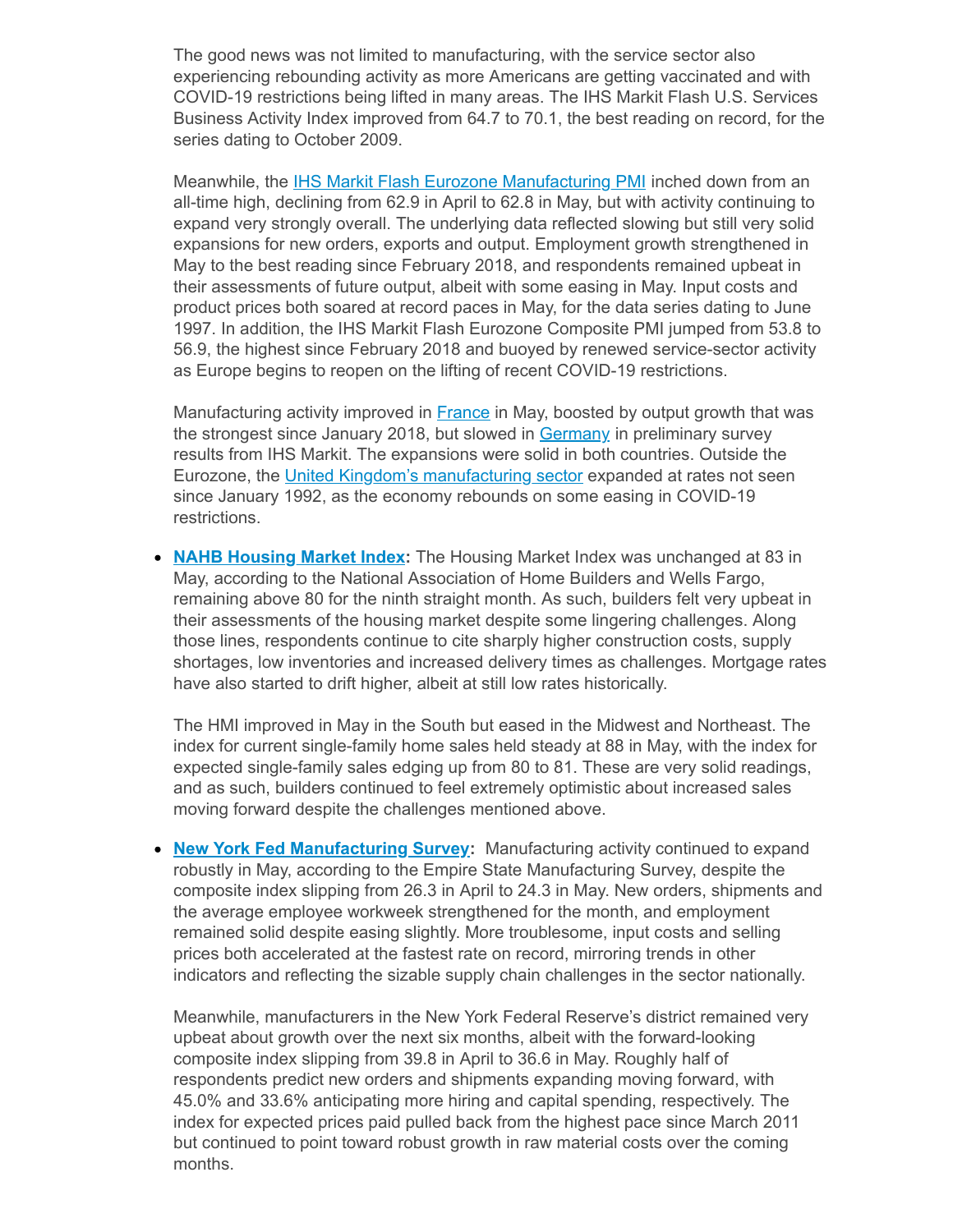**Philadelphia Fed [Manufacturing](https://click.email.nam.org/?qs=95f36be3d772db2967cb4a3410acbbbb1eeee4e87a799f530d655e32bd55a2ca47da85ae7d7b02167b278b42b2febaf7ef8dee3659ac8769) Survey:** After soaring to the fastest pace in 48 years in April, manufacturing activity slowed in May but continued to expand solidly. The composite index declined from 50.2 in April to 31.5 in May, with some softening in new orders, shipments and employment. At the same time, inventories jumped at a rate not seen since July 1973, and the index for prices paid rose at the briskest rate since March 1980. Likewise, prices received also increased sharply at a rate not seen since May 1981. The data speak to the severity of supply chain disruptions in the system, with delivery times increasing at a record pace.

Manufacturers in the district remain very positive in their outlook, albeit with the forward-looking composite index easing from 66.6 in April, the best reading since October 1991, to 52.7 in May. More than 64% of business leaders expect shipments to rise over the next six months, with roughly 55% predicting higher sales and employment and 44.9% anticipating more capital spending.

Yet, survey respondents expect raw material prices to continue to accelerate robustly. Manufacturers in the region predict that prices for final goods and services will jump 5.0% over the next four quarters, with compensation costs and consumer inflation rising 4.0% between now and Q2 2022.

**State [Employment](https://click.email.nam.org/?qs=95f36be3d772db29f74d0ef52fdc6f86b309f81f467f1d91ed6ea8c2b0c11cd734f8b50ca043abfa6276d03e68914c0fcd2529ed4277e67d) Report:** New York created the most net new manufacturing jobs in April, adding 2,400 workers. Other states with notable employment growth for the month included North Carolina (up 2,100), Nevada (up 1,800), California (up 1,500), Indiana (up 1,300) and Virginia (up 1,300). Over the past 14 months, just five states have notched increased manufacturing employment since February 2020, or since the pandemic began. Those states were Utah (up 5,200), Nevada (up 1,000), Alaska (up 500), Nebraska (up 400) and Montana (up 100). The largest declines over that time period occurred in big states, such as California (down 75,600), Michigan (down 56,800), Texas (down 41,400), Illinois (down 40,100) and Ohio (down 35,800).

The national unemployment rate was 6.1% in April, and the rate fell in 12 states in the latest data. Hawaii had the highest unemployment rate in the country at 8.5%, followed by California (8.3%), New Mexico (8.2%), New York (8.2%), Connecticut (8.1%) and Nevada (8.0%). At the other end of the spectrum, the lowest unemployment rates in the United States in April occurred in Nebraska, New Hampshire, South Dakota and Utah, each with 2.8%. Vermont and Idaho had unemployment rates of 2.9% and 3.1%, respectively.

**Weekly Initial [Unemployment](https://click.email.nam.org/?qs=95f36be3d772db294661614e3466f55b3852d750ae3f8bc946c23f629eda6e92ae6054203f8720ac4a540f81c14ca7c34f93d0d77fc12b63) Claims:** Initial unemployment claims totaled 444,000 for the week ending May 15, down from 478,000 for the week ending May 8 and the lowest since the week of March 14, 2020. Meanwhile, continuing claims ticked up from 3,640,000 for the week ending May 1 to 3,751,000 for the week ending May 8. That pace remains elevated, consistent with 2.7% of the workforce, up from 2.6% in the previous release.

At the same time, 15,975,448 Americans received some form of unemployment insurance benefit (including state and federal programs) for the week ending May 1. That figure was down from 16,862,016 for the week ending April 24, largely on reduced pandemic assistance and state claims for the week.